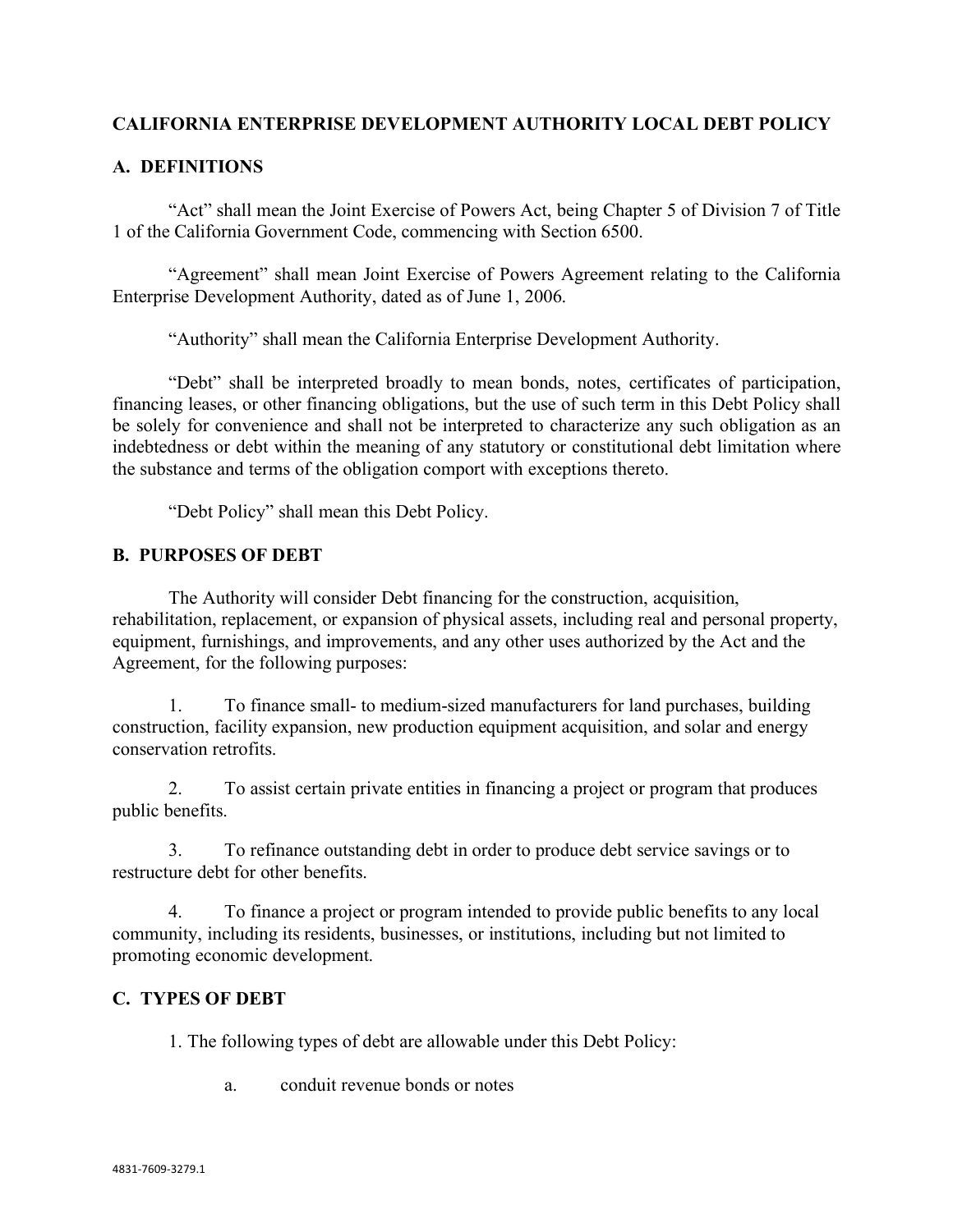- b. general obligation bonds
- c. bond or grant anticipation notes

d. leases, lease revenue bonds, installment sale or purchase agreements, certificates of participation and lease-purchase transactions

- e. revenue bonds
- f. Industrial Development Bonds
- g. tax and revenue anticipation notes

h. land-secured financings, such as special tax revenue bonds issued under the Mello-Roos Community Facilities Act of 1982, as amended, and limited obligation bonds issued under applicable assessment acts, including PACE financings

i. any other type of debt permitted under the Agreement and authorized by law.

2. For purposes of this section, the term "bonds" may include notes, warrants, leases, installment purchase agreements, certificates of participation, financing agreements or any other evidence of an obligation to pay or repay money.

3. The Authority may from time to time find that other types of debt would be beneficial to further its purposes and may approve such debt without an amendment of this Debt Policy.

## **D. RELATIONSHIP OF DEBT TO CAPITAL IMPROVEMENT PROGRAM**

The Authority does not have a capital improvement program because its primary purpose is to provide financing to promote economic development for California communities.

## **E. DEBT POLICY GOALS RELATED TO PLANNING GOALS AND OBJECTIVES**

The Authority's goals and objectives are to provide financing programs under the Act or other applicable provisions of law to promote economic development for California communities. This Debt Policy provides flexibility for the Authority to provide financing programs for economic development opportunities in California's diverse communities.

## **F. INTERNAL CONTROL PROCEDURES CONCERNING USE OF PROCEEDS OF DEBT**

One of the Authority's priorities in the management of debt is to assure that the proceeds of the debt will be directed to the intended use for which the debt has been issued. In furtherance of this priority, the following procedures shall apply: